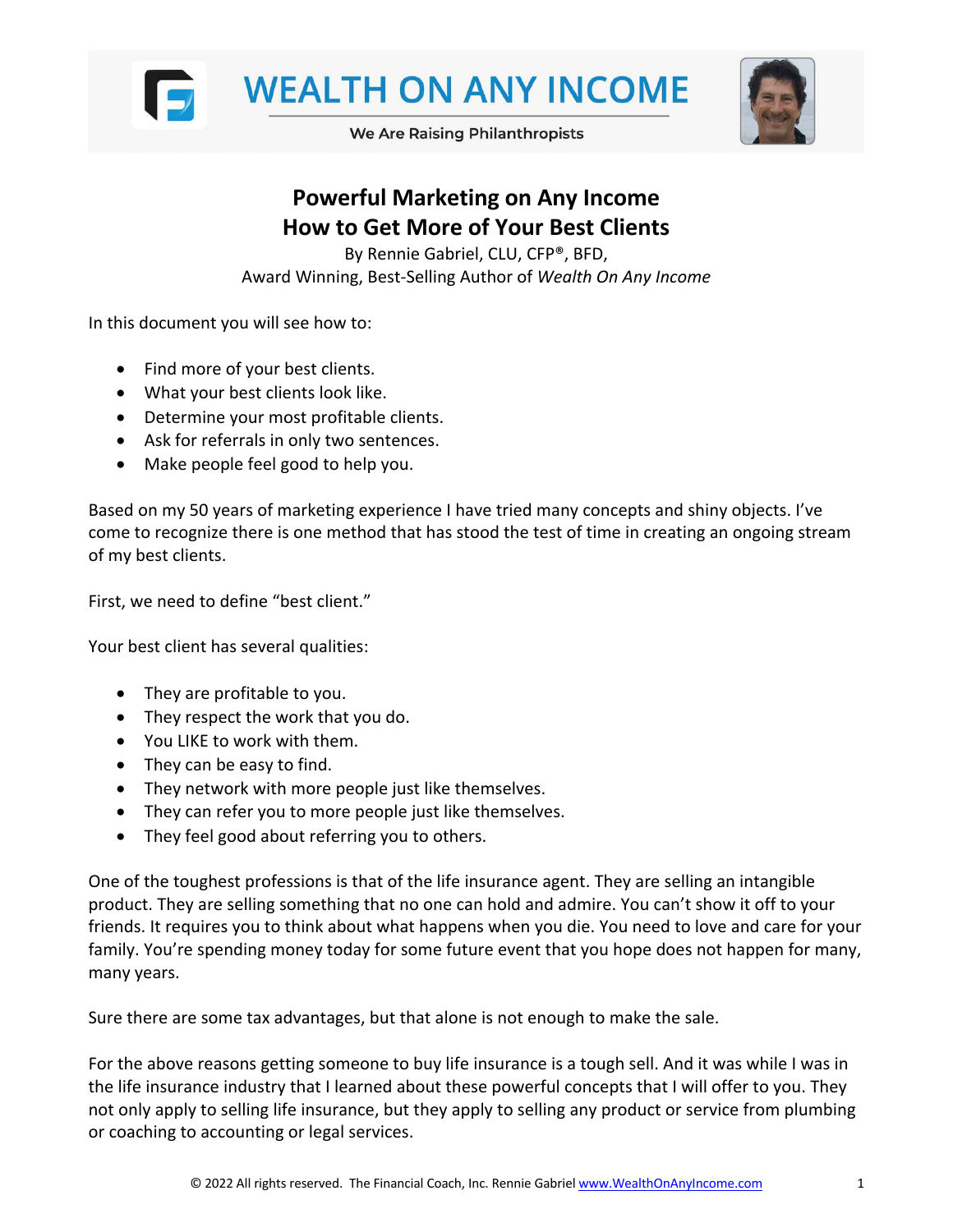And the cost, or investment, to find more of your best clients is as close to zero as you can get; hence the name - *Powerful Marketing on Any Income*.

It's not about Facebook ads. It is not about spending hours on social media like Clubhouse or Tik Tok. It's not by creating YouTube videos, buying magazine ads, or writing a book. Sure, any of those things can work, but none of them have to be used for the *Powerful Marketing on Any Income* process to work.

*Powerful Marketing on Any Income* is a process that can easily double or triple your income by focusing your marketing efforts on breaking up large groups of people into smaller groups that you can work with more effectively.

They will be groups of people who:

- Communicate and network with each other.
- You can easily reach.
- Have common needs and characteristics.
- You understand, relate to, and WANT to work with.

With *Powerful Marketing on Any Income,* you will develop relationships with people who need and can pay for your products or services and you will find new clients more effectively and productively.

In *Powerful Marketing on Any Income*, you will be seen as the resource that specializes in the needs and wants of a particular marketing segment. People want to work with those who understand them and have the ability to fulfill their wants and needs.

This is both a short-term and a long-term process that requires commitment. And it has strong and profitable long-term benefits. It is an effective way to build a business or professional practice that offers rewards far into the future.

Ask yourself where you want to be in five years, and then determine if the group(s) you are considering working with will assist you in reaching your goals.

Sample groups can be business owners or professionals in SPECIFIC industries, such as auto parts dealers, dry cleaners, grocers, human resource professionals, doctors, veterinarians, dentists, plumbers, electrical engineers, jewelers, CPAs, police officers, speakers, authors, coaches, firefighters, athletes, actors, attorneys, corporate trainers, podcasters, or CEOs in the insurance industry, hi-tech or manufacturing industries, etcetera.

They can be people who share common interests or hobbies, such as divorced women, members of sports clubs, social clubs, or yacht clubs, school groups, dancers, singers, entertainers, youth groups, retired business owners, veterans groups, grandparent associations, etc.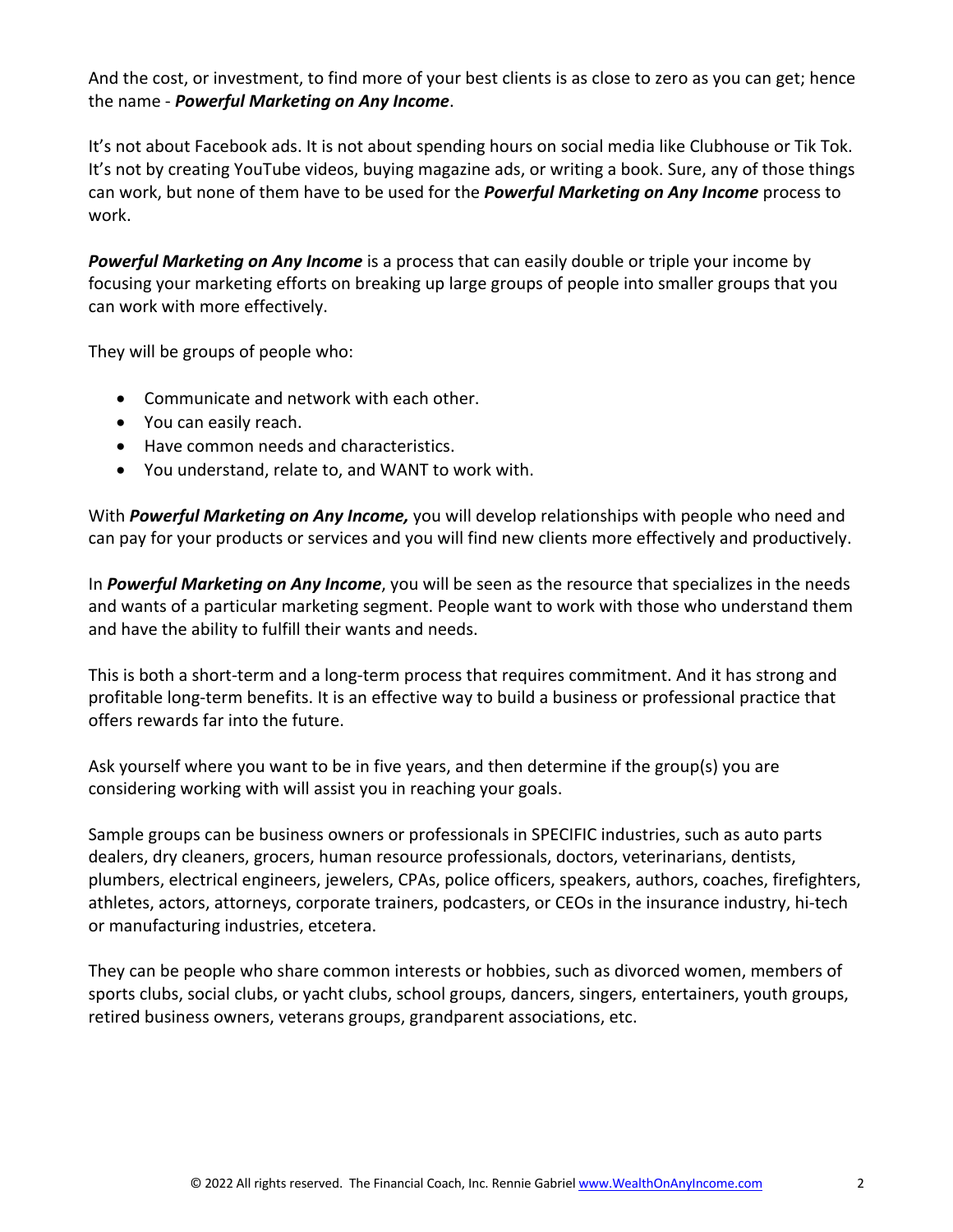# **STEP 1**

Use a specific *Powerful Marketing on Any Income* form that is designed to determine if you already have clients in the professions or groups you want to expand.\* Do that by listing, and then reaching out to, your last 20 or 25 clients to gather information like this:

- 1. Typical income of the people in this industry or profession.
- 2. The income/commission/fees you earned from this client.
- 3. The name and contact information for their association or group.
- 4. If they are a member of the "C Suite" or own the business.
- 5. If you LIKE to work with them.
- 6. Any other helpful comments, information

## **STEP 2**

To see if you want to expand your clients in a specific industry or profession, your process starts with asking research questions to some of the people in the group you are considering. You start your research with current clients.

You start the process by framing the call or the meeting by saying something like:

"I was speaking with (your coach, an associate, a named individual) regarding research I am doing and your name came up as a successful (whatever).

I'd appreciate your help with a few research questions regarding a business direction I am considering. It would take about 10-12 minutes. Is this a good time?"

Some questions you can ask, or change to what would be appropriate, for your objective:

- 1. What had you decide to go into (name the business or profession)?
- 2. How do you communicate with your peers? (Examples: Socially, Business or Professional Meetings, Association meetings, Newsletter, Trade show, Conference, other)
- 3. How important is it to you to attract or keep qualified/motivated employees? Scale of 1-5
- 4. What is your number one concern for your business or industry?
- 5. With whom do you do your strategic planning?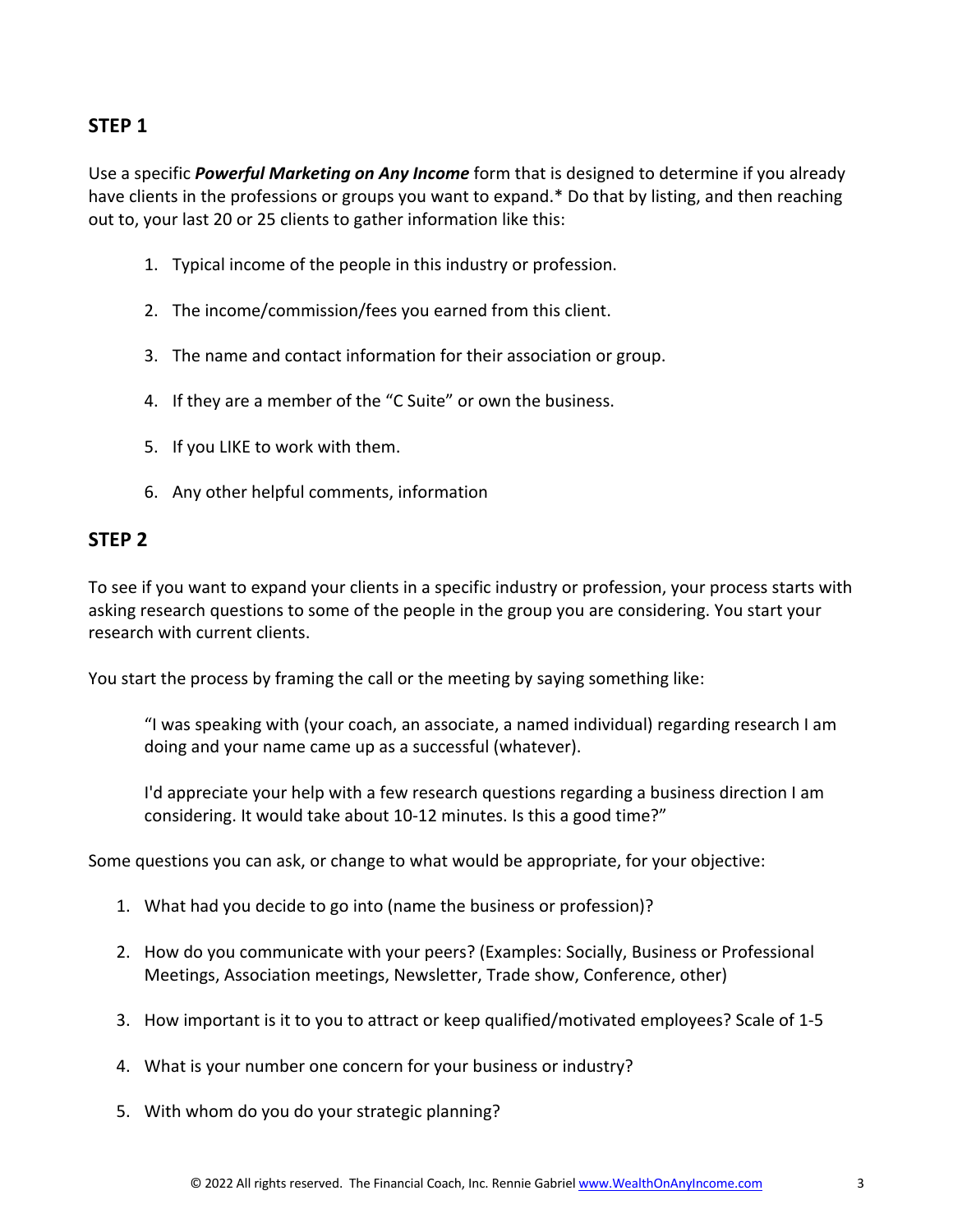- 6. What has come out of that planning?
- 7. How many years have you worked in this industry/profession?
- 8. How many years have you owned/led your company?
- 9. Is your business seasonal? (explain)
- 10. What is your business structure? (C-corp, S-corp, Partnership, LLC, other)
- 11. What do people in your position typically earn?

## **12. Who else in your business/industry would you suggest I interview?**

This is a process of doing research to see if you want to expand your business with this group. IT IS **NOT** designed to start sales conversations, and should not be used for that purpose.

# **STEP 3**

Now that you have completed your research surveys you can go back to your clients who are members of the group or profession from which you would like more clients and ask for referrals to specific individuals who could become your new clients.

It is vitally important that you separate your research from any sales conversations to maintain your integrity. No one likes a sales pitch disguised as a benign request for help.

That just happened to me with someone who said they were questioning homeowners about the new electric meters that were supposed to be installed by our power company. It was a way to conceal a pitch for solar panels. This is offensive and an insult to my intelligence.

The following questions can be used if you have a product or program idea and want to see how well it might be accepted in the market and/or your prospective client/customer. The questions can be edited to fit your product or program and have been adapted from a research questionnaire created by Iman Aghay.

- 1. When it comes to handling (intimate relationships, money, debt, technology, plumbing, dental hygiene… whatever is a fit for your business) what are your biggest challenges or problems?
- 2. When it comes to (whatever is a fit for your business) what are your biggest fears/concerns?
- 3. When it comes to (whatever is a fit for your business) what are the biggest frustrations/pains for you?
- 4. What do you want to (see/learn) in a (program/training/product) to help you overcome your challenges, fears, and frustrations?
- 5. What would your dream day/result look like?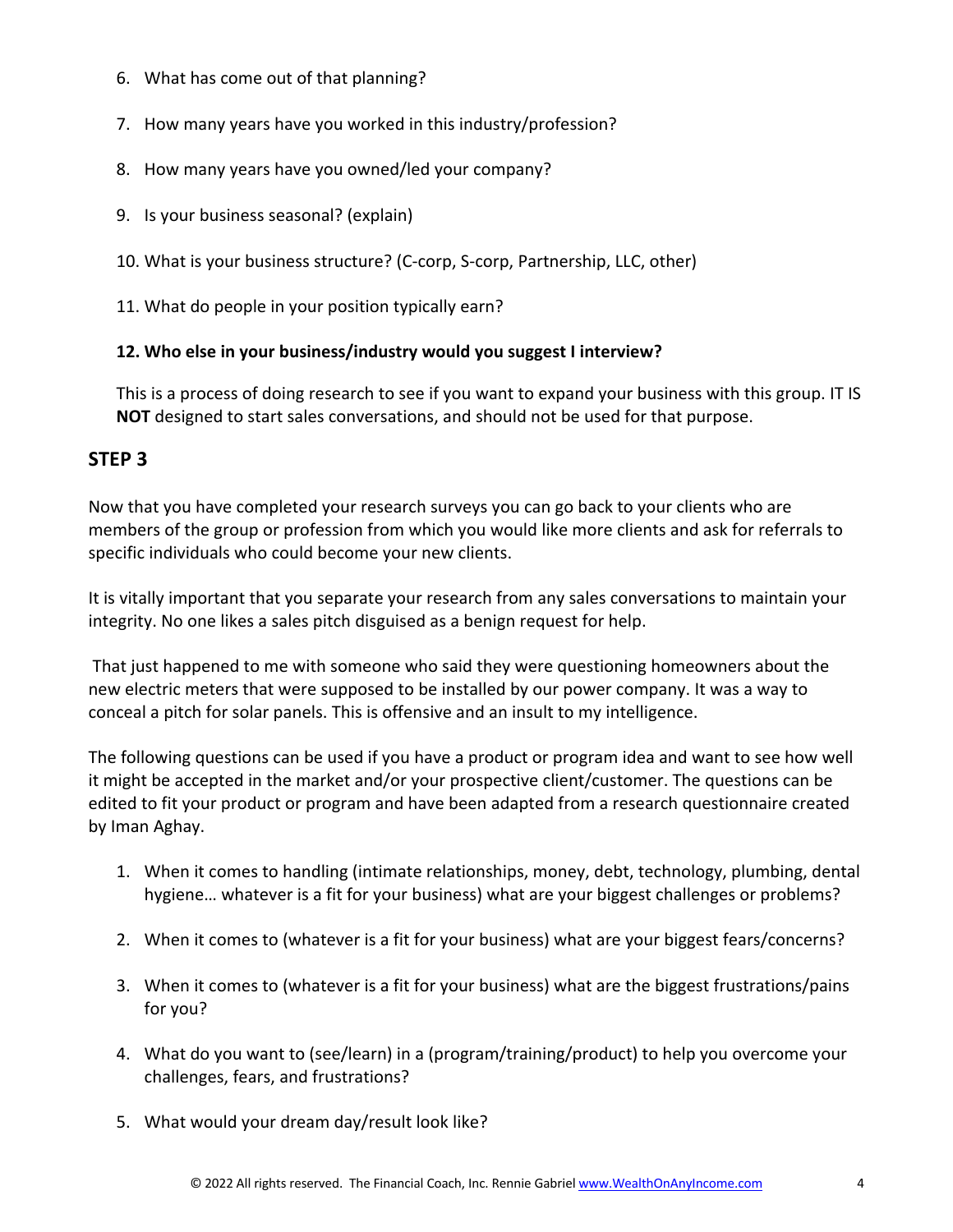- 6. If you achieved your dream result, what would it feel like?
- 7. If I wanted to design a program or service to take you from your challenges, fears, and frustrations to your dream results, what would you want the program/service to look like? (features)

OR another way of asking this would be:

What would you want to see in a program where you would feel supported enough to achieve your dream result? (What program features would you want, like recorded videos, checklists, PDFs, group training, phone calls, masterminds, hot seats, emails, a Facebook group, weekly coaching, etc?)

- 8. How much would you be willing to *invest* (**NOT pay for**) in a program that provided what you just described?
- 9. Would you be interested to know about the launch of a program or product, and participate in it, purchase it, if you felt that it is a good match for your needs or goals?

#### **Now let's talk about referrals.**

Marketing and business legend Bill Glazer once said, *"The single easiest way to double any business is for each customer to bring a customer"*.

According to the book *Referral Engine* by John Jantsch, 79.9% of business owners and sales professionals surveyed admit to having no system for getting referrals.

I suspect if we dug deeper into the 20.1% who say they have a system, we would find some kidding themselves or outright lying to sound good, and others with some methods undeserving of the term "system".

Referrals are the cheapest, fastest, and easiest way to get more clients and sales.

# **How to easily and effortlessly get referrals**

I promise to show you the easiest, cheapest, and fastest way to grow your business sales and profits.

Businesses fail for all sorts of reasons from lack of capital to a poor business plan or uncontrolled expenses. But the primary reason is not keeping a constant inflow of new customers or clients, and retaining the current ones who are buying your products or services.

Referrals are the easiest and least expensive method to create this lifeblood of the business. Either you choose to ask for referrals, or you choose to struggle.

The number one reason people become an entrepreneur is to create freedom. You need to ask yourself if the next decision will contribute to your freedom or restrict your freedom.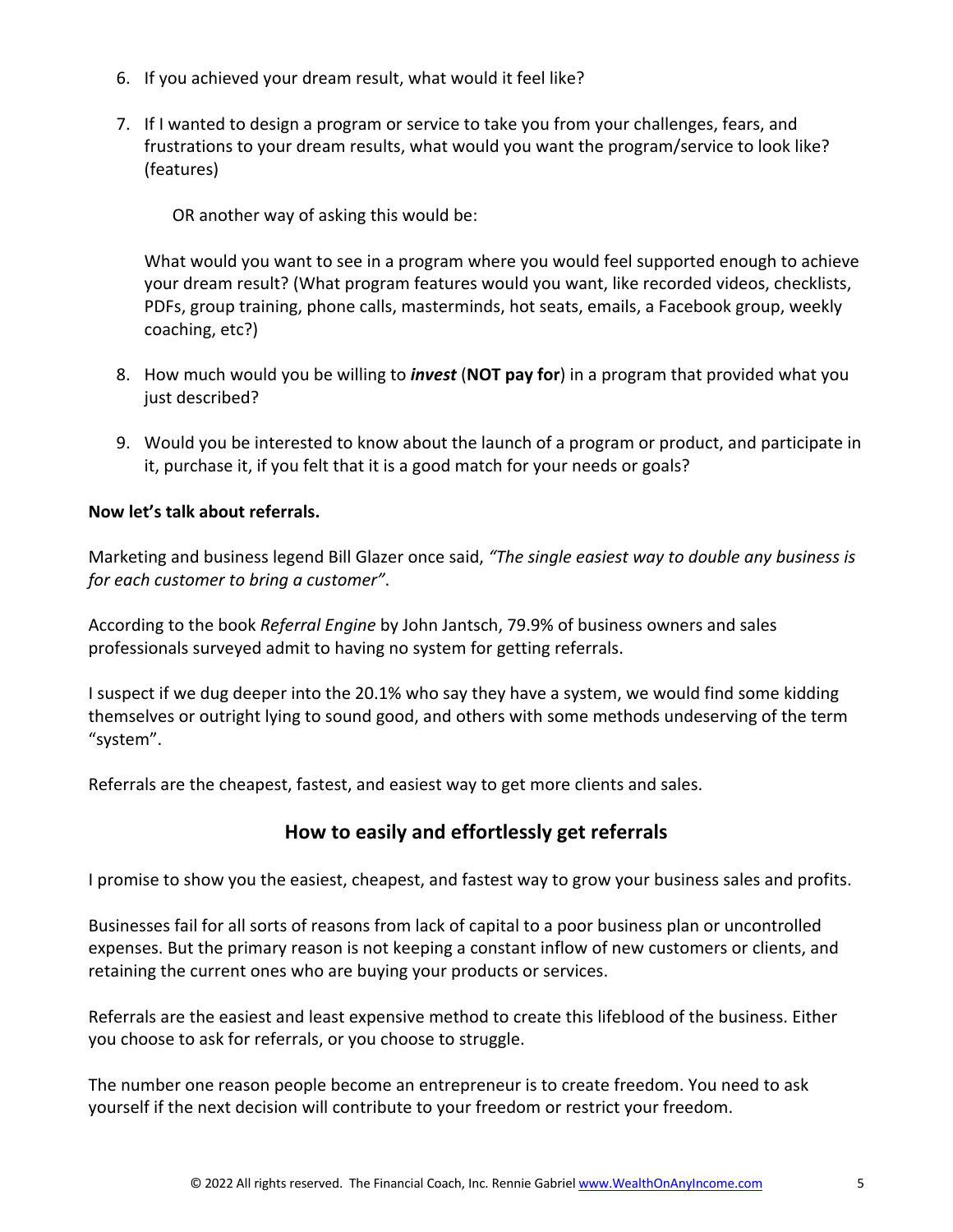If you could choose between advertising on billboards, TV, radio, social media, newspapers, magazines, trade shows, direct mail, and more at the cost of tens of thousands of dollars, or asking for referrals, which cost practically nothing, which would you choose?

And why are referrals the easiest, cheapest, and fastest way to generate sales that grow your business profits?

- 1. Because people are more likely to do business with those who have been referred to them from someone they know, like, and trust. It drastically reduces the time that it takes for someone to get to know you. There is also an assumed level of endorsement with a referral.
- 2. The cost to acquire a referral is between zero and the cost of a meal, unlike traditional methods.
- 3. You appear to be an authority instead of just another salesperson. However, you want to be sure the person referring you also has a good reputation.
- 4. If you take care of your clients and have a quality product or service, then the person who refers you looks like a hero. Obviously, if you don't take care of your clients, you don't deserve the referrals.
- 5. Customers who are referred to you will buy in larger amounts and more often because of the initial trust bond and implied endorsement.

Why you may not be getting enough referrals and what to do to transform that:

- 1. You may not be aware how much just one average referral is worth. Compare your usual sale to those that came from a referral. It will typically be a larger initial sale and have a larger lifetime value from the repeat sales.
- 2. You might not have articulated why a customer/client should choose you or your product or service over that of a competitor. Write down and speak how you are better than a competitor. Create your USP (Unique Selling Proposition).
- 3. You may not be promoting your difference in every place a client may see it from your business card to your website to your email signature box. Strong top-of-mind awareness leads to more referrals. Promote your strengths.
- 4. Are you sending PERSONAL thank you notes or gifts? Gift examples could be imprinted pads or pens, mouse pads, coffee mugs, or golf balls. If not, acknowledge your clients as though it is a routine business activity.
- 5. You may not be nurturing your current client/customer relationships. This is how you lose both a current client and their referrals. Would you return to a restaurant or store where you were given bad service? Treat your clients as you want to be treated. Return calls quickly and fulfill your promises. Resolve problems so that the client tells you they are satisfied. Thank your client for doing business with you and thank them for each referral.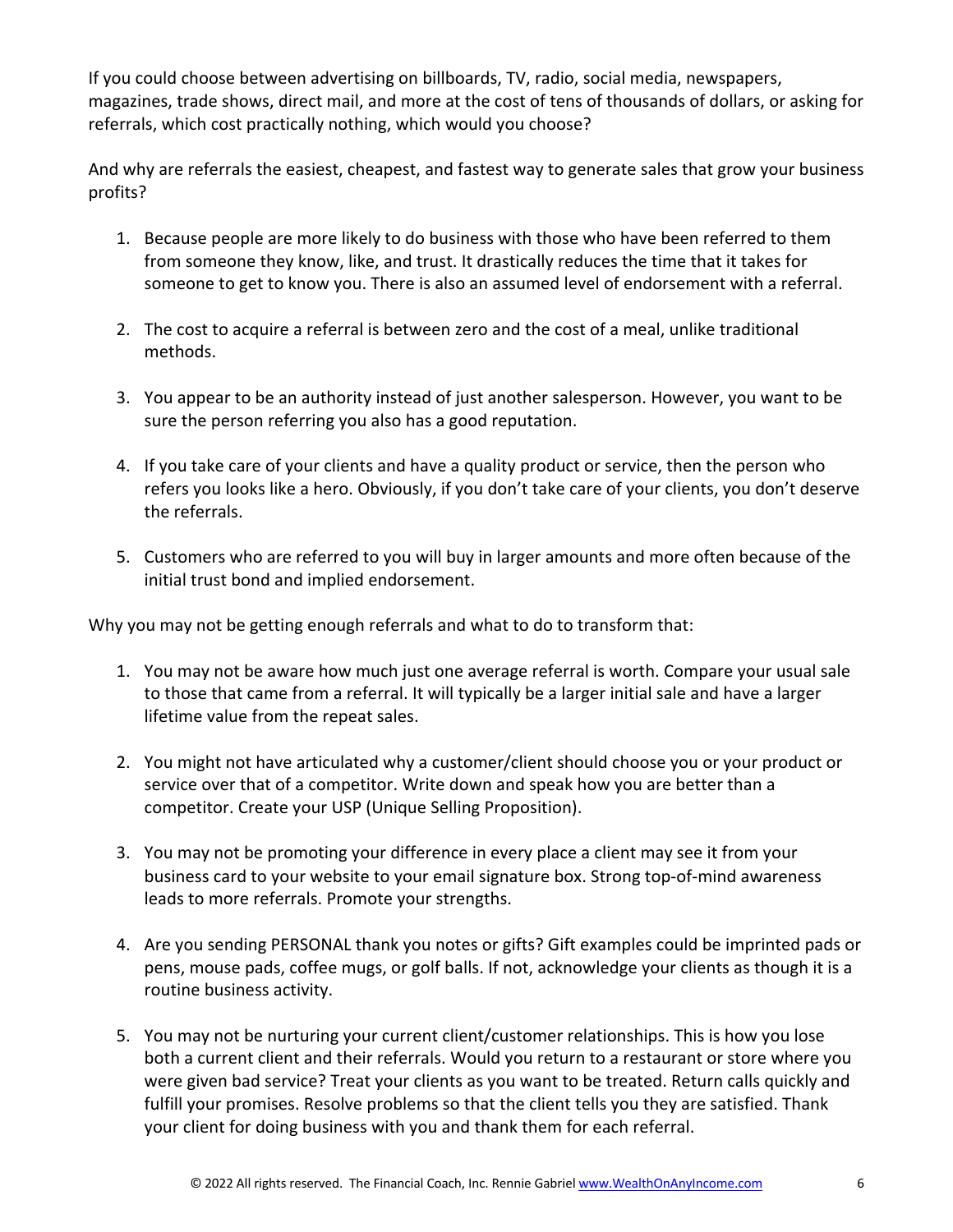Anticipate the client's needs instead of waiting for them to ask. Ask yourself, "Would I want to do business with me?" and "Would I refer business to someone like me?" Let your client know the results of your interaction with the referral. This is obvious, but you must follow up on each and every referral, unless you don't want any more, and you want to offend the client that gave you the referral.

6. Are you ASKING for referrals on a regular basis? It may be scary at first, but with the script I will provide, you will see it is easy and can be used in every single interaction with clients, and even non-clients. Why? Because your clients also meet new people on a regular basis. The largest sale I made when I started in the insurance business was to a referral from someone who was not a client.

As another example, a CPA source would give me a new referral every single time I took him to lunch.

- 7. The most common reasons you might have for not getting enough referrals is because you:
	- Are afraid to ask because you don't know how.
	- Don't want to be rejected.
	- Don't want to impose on the relationship with the customer/client
	- Don't want to come across as pushy.
	- Don't want to appear needy.
	- Don't know when to ask for referrals

Every one of these excuses is a self-imposed limitation. There are only two fears that we are born with: the fear of loud noises and the fear of falling. Everything else is made up from our experiences, which you can change.

Again, I will give you a script that is honest and that you can use at every interaction and meeting with a client or prospect. And you can practice on anyone from your mate to a co-worker or business partner.

If you keep your clients happy, you can ask for referrals and expect to get them. If you let your clients know you appreciate their business, again, you can expect they will give you referrals if **you ask.**

You can create top-of-mind awareness through handwritten notes, cards on special occasions, personalized incentive gifts, and perhaps offer a discount to the person who gives you a referral. I usually received plenty of referrals when I asked without offering gifts or discounts.

However, I know others who do make those offers. Other examples are to list the names of clients who give referrals on your website, on a display at your office, or in a newsletter. That's a choice you can make.

The point is to make asking for referrals a habit, like bathing. If you don't ask, you should not feel complete.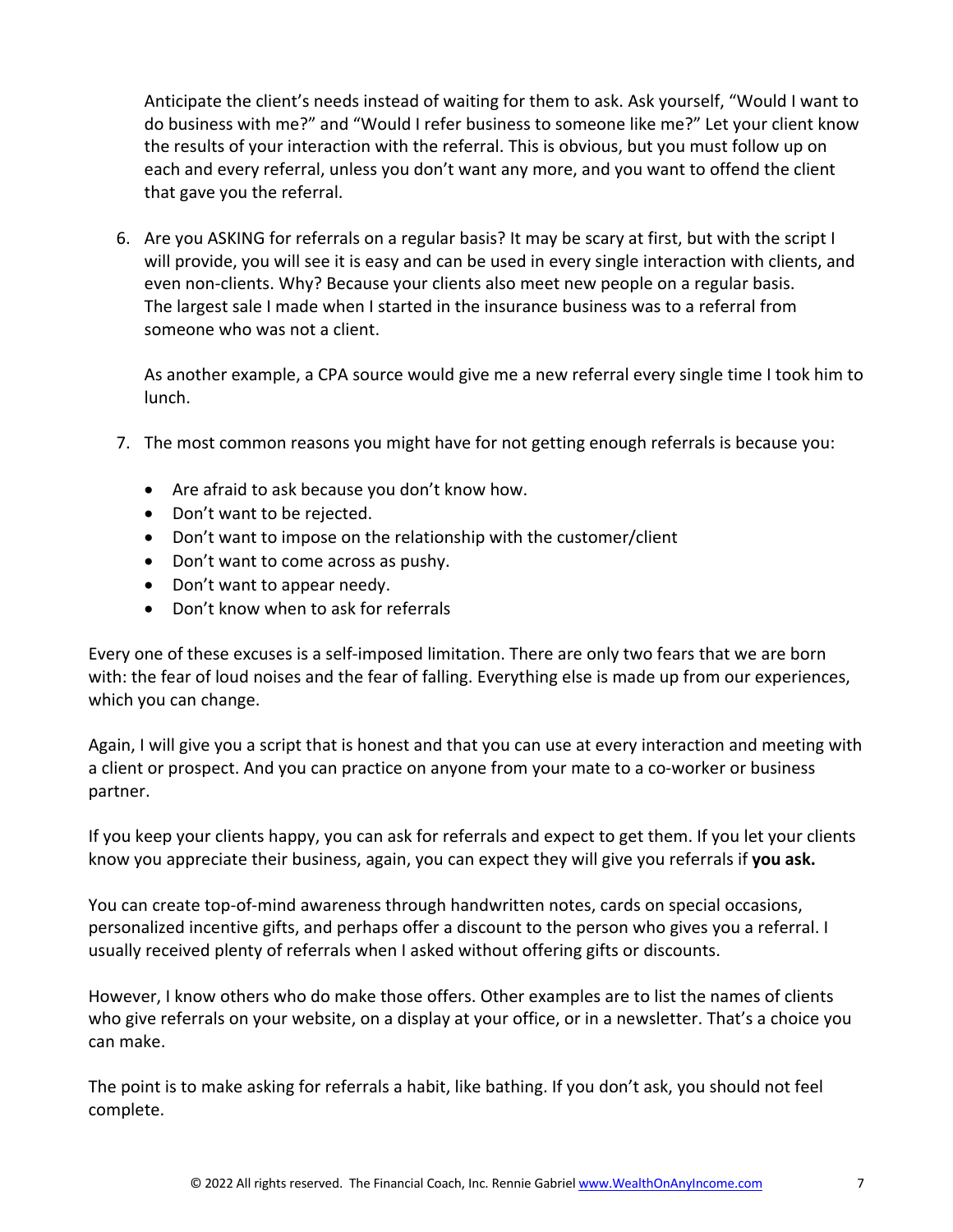If you choose, you can ask, "What can I do so that I would deserve to receive referrals from you." As you can guess, this is where you are not sure how the client feels about you, or they are not satisfied over something that you need to correct. Here you are not asking for a referral, but what you need to do to earn a referral.

Personally, I go on the assumption that my clients are satisfied and just ask for the referrals. Again, I will provide a script that you can use that is honest in every situation.

This referral script is two short and easy sentences. I heard it from Mark Sheer who many years ago trained salespeople in the financial industry. It gets ten times the results as any other referral method, but it must be used *word for word:*

#### **Sentence 1: "I'm expanding my business and I need your help."**

When you ask someone for their **help**, instead of their partnership, or their support, you are placing them in a position superior to you. This makes the people you ask feel good about themselves. Don't you want people to feel good when they work with you?

Also, if you just started in business yesterday, would it be honest to say you are expanding your business? Of course, that would still be an honest statement. If you've been in business for 40 years, could it still be honest to say you're expanding your business? Again, the answer would be yes.

In the next sentence you will describe the kind of person you are looking for.

## **Sentence 2: "Who do you know who….."**

This is where you proceed to **describe the type of clients you're looking for**; their family situation, income level, interests, occupation, whatever.

**DO NOT ASK SOMETHING LIKE**, "Who do you know who wants to buy a new home?" Or "Who do you know who wants to buy life insurance?" That would be pretty silly, wouldn't it? How could they possibly know who would want to buy life insurance or a new house when they are not even in that business?

Better examples would be, "Who do you know who owns a successful business, or is a successful entrepreneur? Or "Just had an addition to their family, or just got a divorce, or just got a promotion at work, or started their own business, or is within five years of retirement?"

Describe the **characteristics** of the clients you are looking to meet. In these descriptions, people are prospects for either life insurance or housing changes.

If you are looking for professionals as your clients you could ask, "Who do you know who is a successful doctor, attorney, or CPA who has clients that own businesses, or are real estate investors, or specializes in executives in high tech companies…?"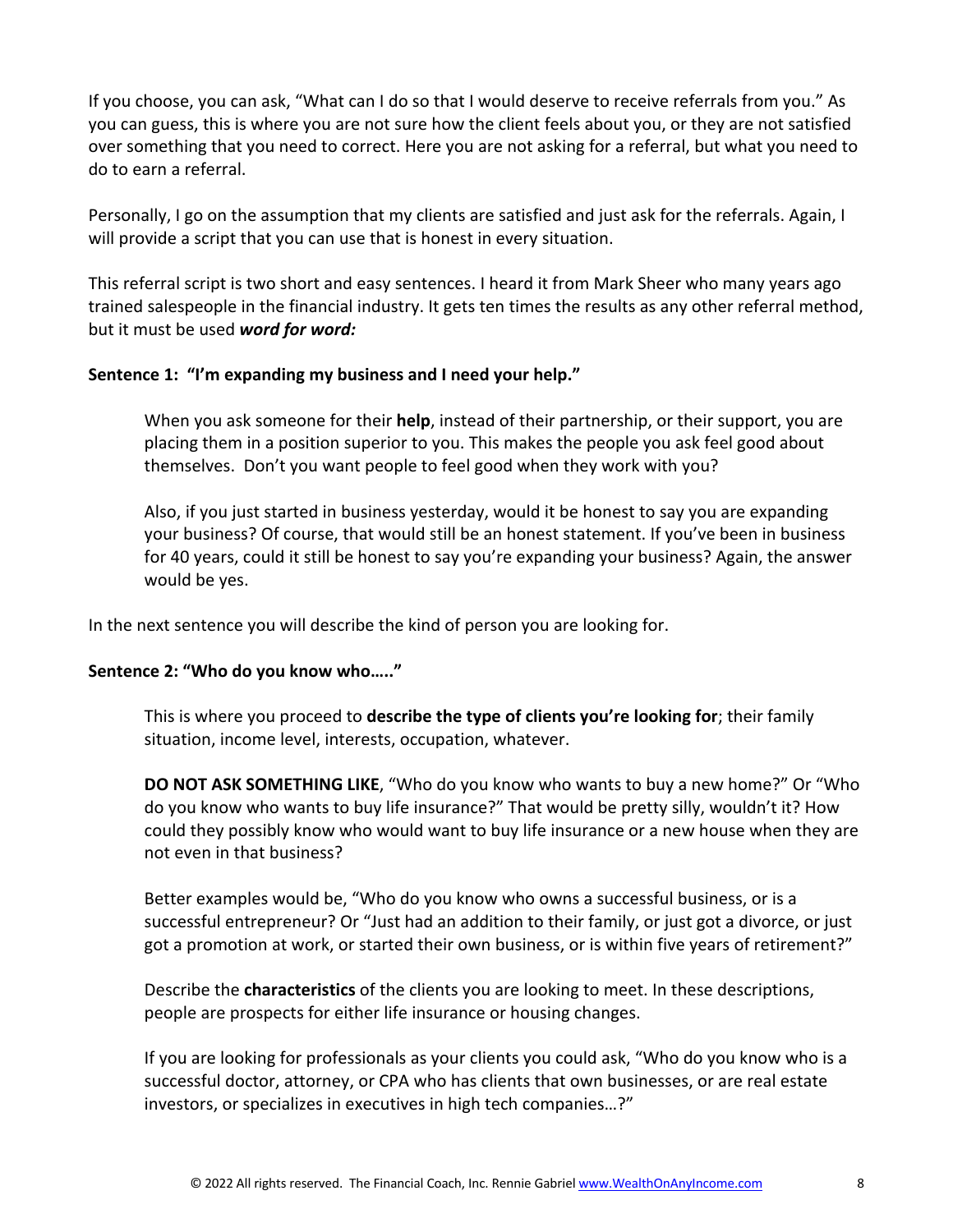For your business or industry write a list of the characteristics of your BEST clients; the ones who you want to have more of.

Who else can you go to?

- 1. Your past clients ought to be among your greatest supporters. Make a list of your top 20 to 25 clients and set a time to "meet" with each of them to let them know you are expanding your business… When you recognize that one referral can be worth thousands of dollars, this is time well spent.
- 2. Centers of Influence. A center of influence is someone who has influence over many people, and they can provide many referrals. Examples would be accountants, attorneys, financial planners, bankers, Realtors®, and so on. As an example, if you are a Realtor®, a good center of influence for you might be a divorce attorney. Many people who get divorced sell their homes. That means someone will be listing a home for sale, and possibly purchasing one or two different homes. If divorce attorneys have confidence in your abilities it makes referrals to their clients easy.

#### **How to make the referral even stronger.**

Often times when you call the person who you have been referred to, they are not expecting your call. Below is a conversation you can have with your client, or the person that gave you the referral to make the connection even better.

To upgrade the quality of the referral ask some questions to support your efforts. If you have a decent relationship with your client or contact because you have done the things to make them happy (sending thank you notes, responding quickly, solving problems, doing what you say you will do…) there will be no hesitation when you ask the following questions:

- 1. Why do you think (name here) would be interested in my product or service? " This will help you see if there is a pain point you can address when you call the referral.
- 2. Will you please let me have both their best email and best phone number?
- 3. Will you please do a favor for me? Would you be willing to call (name here) and let them know I will be calling him/her?

In the past, if I only get one or two referrals my client will call them right when I am sitting there with him/her. They have even handed the phone to me and all I have to do is set a time to either call them or visit them.

On one visit with a new client when I asked for referrals he gave me 17 people to reach out to. With that many referrals, I had to set up a more structured process. I sent a handwritten note to each of the 17 people and provided updates to my client on my progress. This was before the invention of email. But, but, personalized handwritten notes are still the best.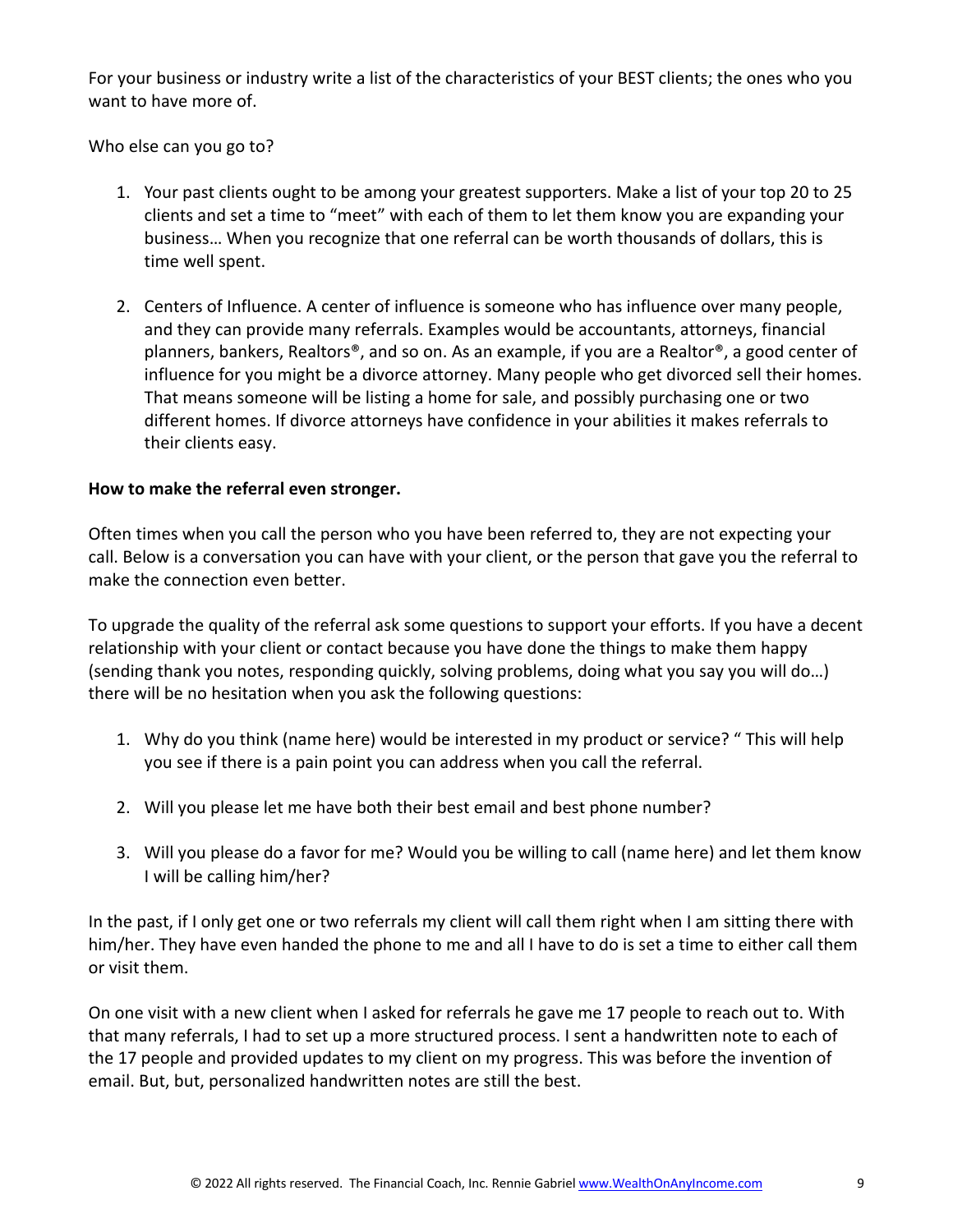If the introduction call was not made on the spot, then when you call the referral ask them, "Did (client name) let you know I would be calling you?"

Now this is VERY important: Do NOT attempt to sell anything on this call. The point of this call is to set a time to either speak or meet with the referral at a later time. You are a professional and you want to respect the time of the person you are calling.

Here is what to do on your first call:

"Is this a good time to speak for a few moments?" If *yes*, then let them know how/why you were referred to them and ask some questions to qualify them as a good prospect, and set up a time to meet to have a sales conversation.

If *no*, then ask:

"When is a better time for us to speak (or meet)?" And offer a choice of times when you are available: "I am available to call back (or meet) on Tuesday at 10 AM or Wednesday at 3 PM. Will either of those work for you?" Negotiate a time they can commit to if your times will not work for them.

On the call (or for the meeting) that you set up:

- 1. YOU MUST CALL/CONTACT/VISIT THEM AT THE TIME YOU AGREED TO. Nine times out of ten when I set up a specific time for a salesperson to get back to me they do not follow through. I set the time aside, and they ignored the commitment. They now have little credibility in my eyes.
- 2. When you call next at that agreed upon time you can now ask some qualifying questions and you will both determine what to do next.

What I found that works well for me was to send a personalized handwritten note to the referral. Handwritten notes stand out, and I have stationary for both this function and for thank you notes to send to clients or anyone where I want to be top of mind.

Another way to reach out is by email to the referral. Obviously an email address was one of the contact items I requested from my current client or contact. And I would send a copy of the email to the person who referred me.

That way I keep my client/contact updated, and the referral can see the name of the person who referred me in both the email text and as a cc.

The email would be short and something like the following: